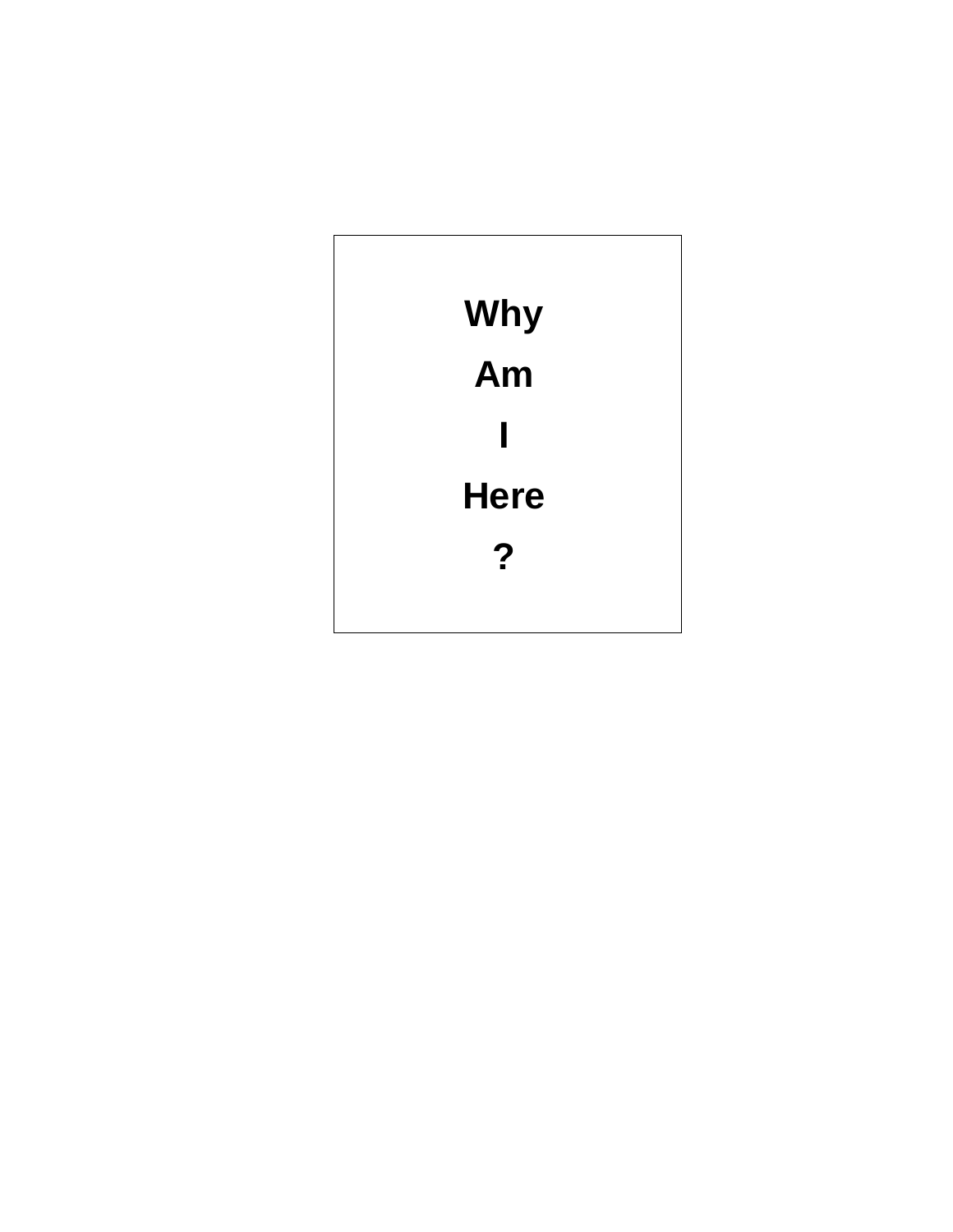© 5779/2019 Moshe Goldberger Box 82, Staten Island, N.Y. 10309

Rabbig@sakar.com 917-674-6817

**~~~~~~~~**

Mr. Goldberger 31 Abarbanel Sharei Chesed Jerusalem, Israel

To listen to Torah Insights - 718-906-6400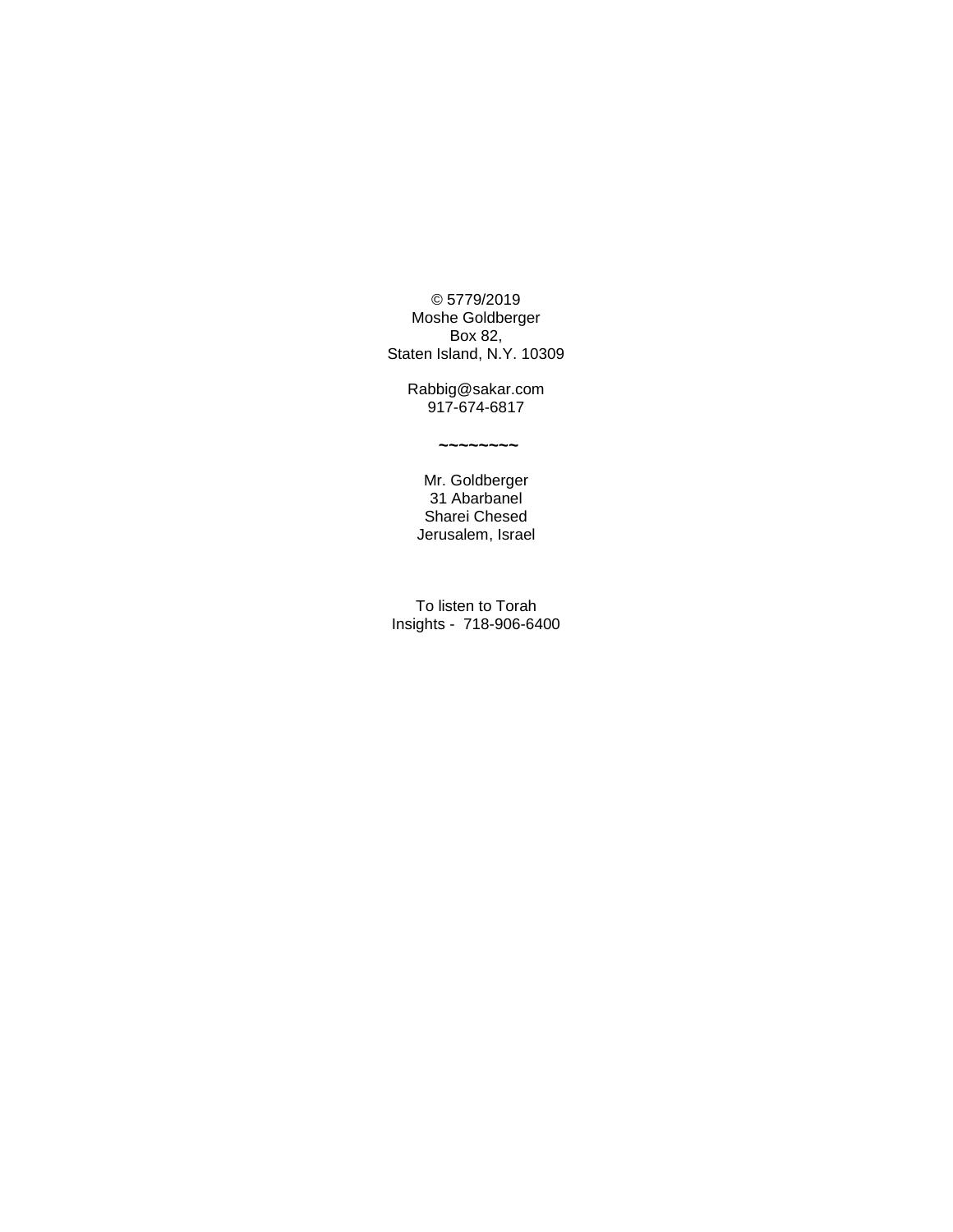## **Preface**

● What is my purpose in this world?

"Our soul is compared to a candle of Hashem." [Mishlei 20:27]

What is a candle? A clump of wax with a wick in its core. You can light the wick with a match, and the flame can illuminate a room.

So too, our body has a soul in it, which can be ignited by the flame of Torah to live with Hashem's guidelines.

**~~~~~~~~~~~~** We should be thinking, 'How can I light my candle to illuminate the world?'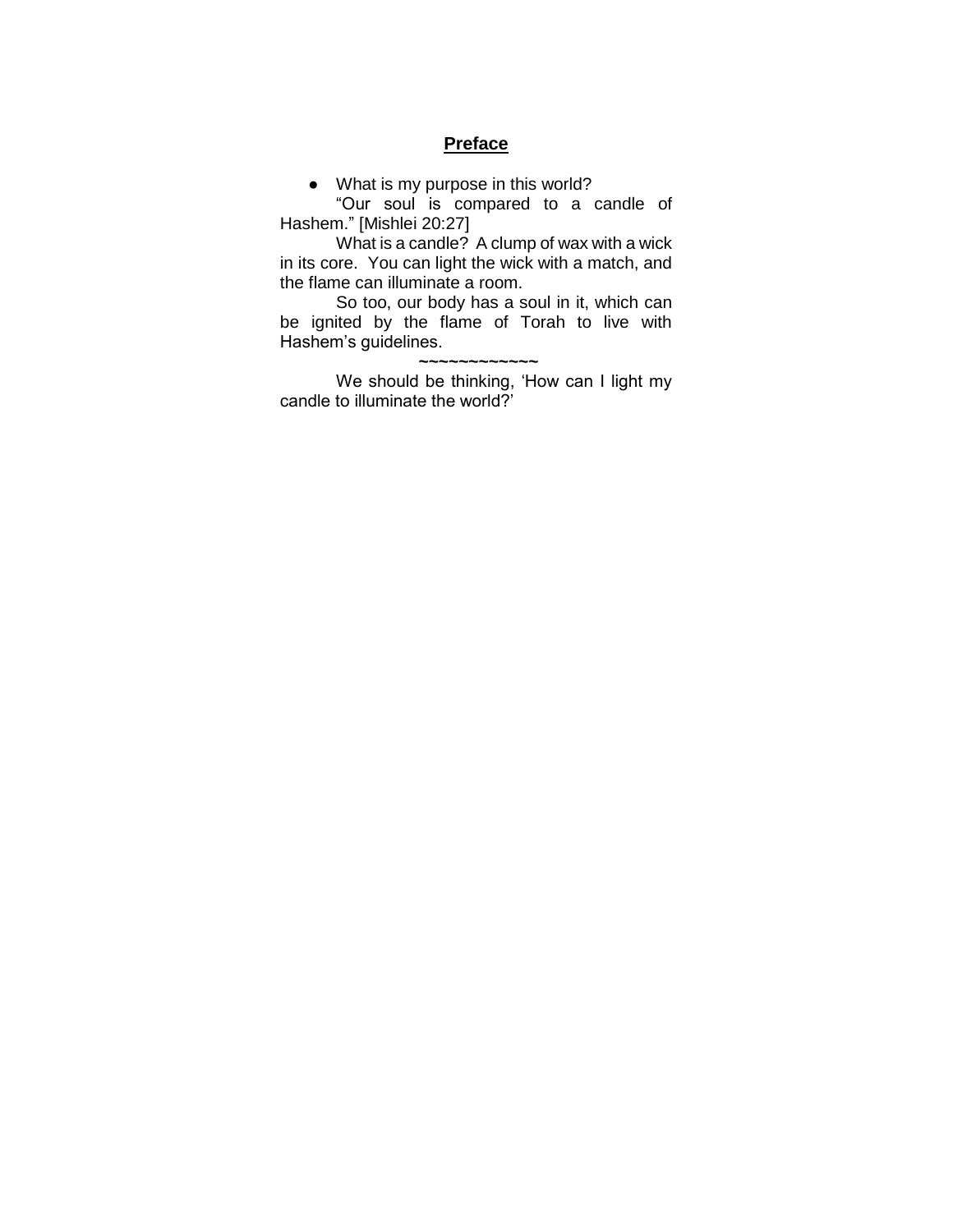## 1. **When to be Hungry?**

We all know the key to wealth from Avos 4:1, "Be satisfied and rejoice with your portions." They are gifts from Hashem. Why be sad that you may not have \$20 million yet, when you do already have \$10 million. Thank and sing to Hashem for what He has given you already and then He will bless you with even more.

But in spiritual matters, we should never stop growing. That is why we are here!... To study more and more Torah, to pray more and connect more with Hashem, and to help each other every day.

# **~~~~~~~~~~~~**

The Mishna Avos 1:10 does not say, "Do work because you have to." Rather it says, "Love work," that will be the key to greater success.

Love your niche in serving Hashem.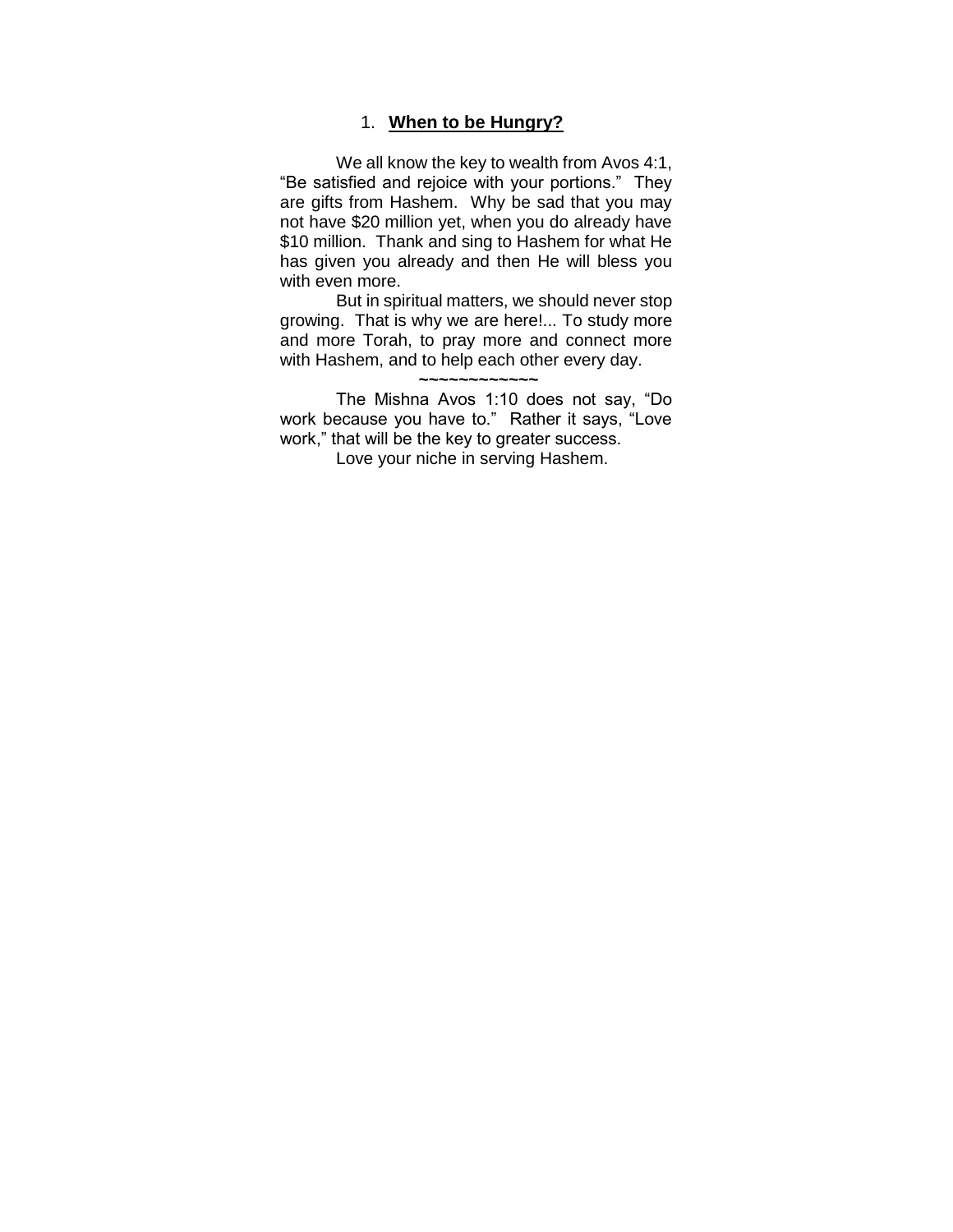# 2. **How to Change**

The key to real change is taught in Makos 10b, "The path that one is determined to go…"

This takes a firm resolution to know who you are and to recognize the flame within you to grow and connect with Hashem. **~~~~~~~~~~~~**

The first step is to avoid situations that seem to lead you to trouble. The Talmud, Kidushin 56b says, "It's not the mouse that starts to steal until it finds a hole to hide in."

#### **~~~~~~~~~~~~**

Figure out what conditions are tempting you to fall and fail. Find ways to avoid them and grow.

### **~~~~~~~~~~~~**

Waking up in the morning is Hashem's gift and reminder that Hashem loves you so much. He wants you in His world for another bright day!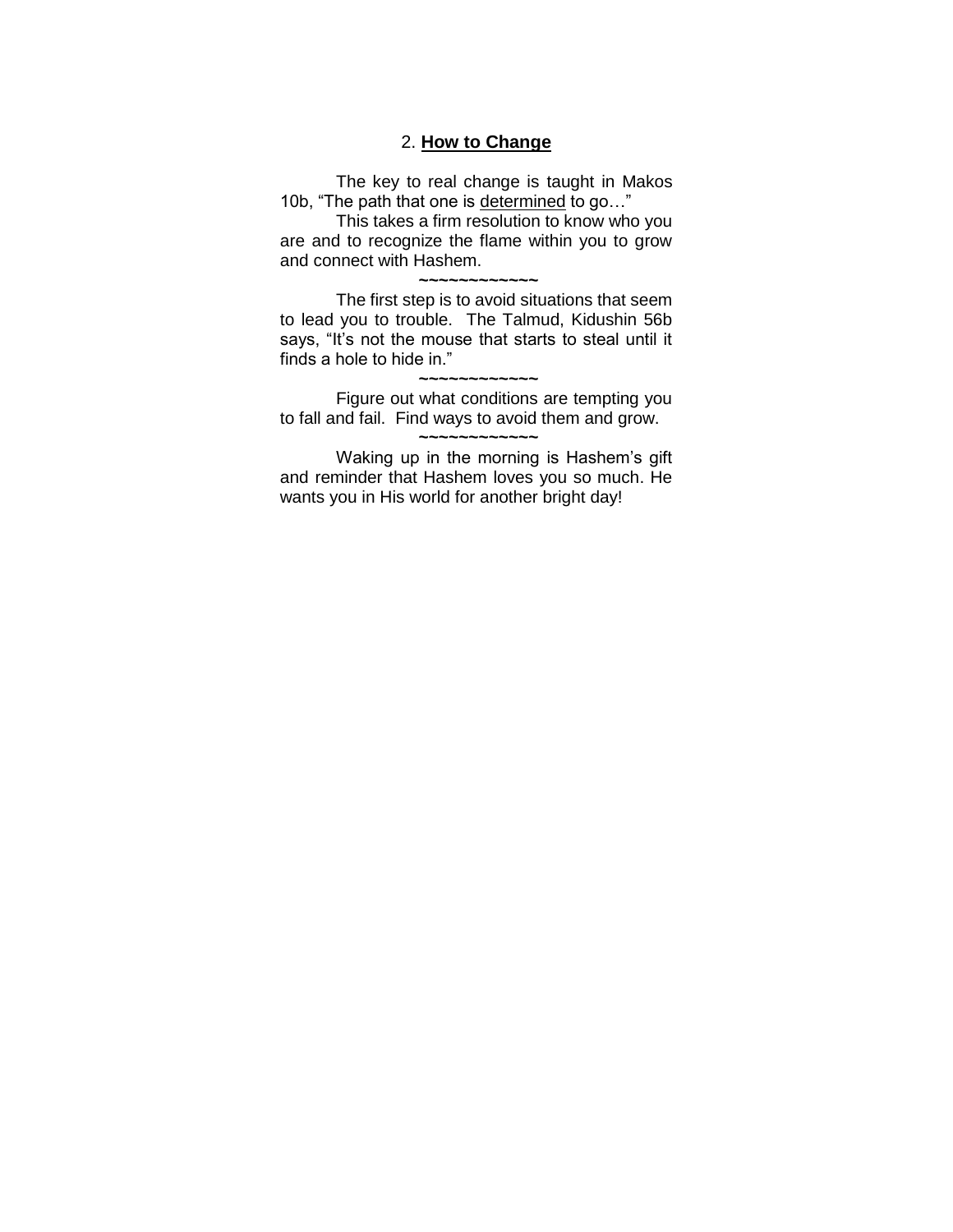## 3. **How to Give**

Everything we have is from Hashem. When we give to charity every day, we remind ourselves that all money is from Hashem. 'Tzedaka' means it is right to give charity. It's not just a nice thing. It is obligatory because all funds are from Hashem.

**~~~~~~~~~~~~**

Some people are very fortunate to be able to not only give others money, they are also able to teach Torah and mitzvos. Thus, they can impact people's entire lives.

#### **~~~~~~~~~~~~**

The more we give of ourselves, the more Hashem will enable us to give.

#### **~~~~~~~~~~~~**

When we help others, we can brighten the lights in their soul as well as in our own.

People may not want to be told what to do, but they love being taught.

Giving is living!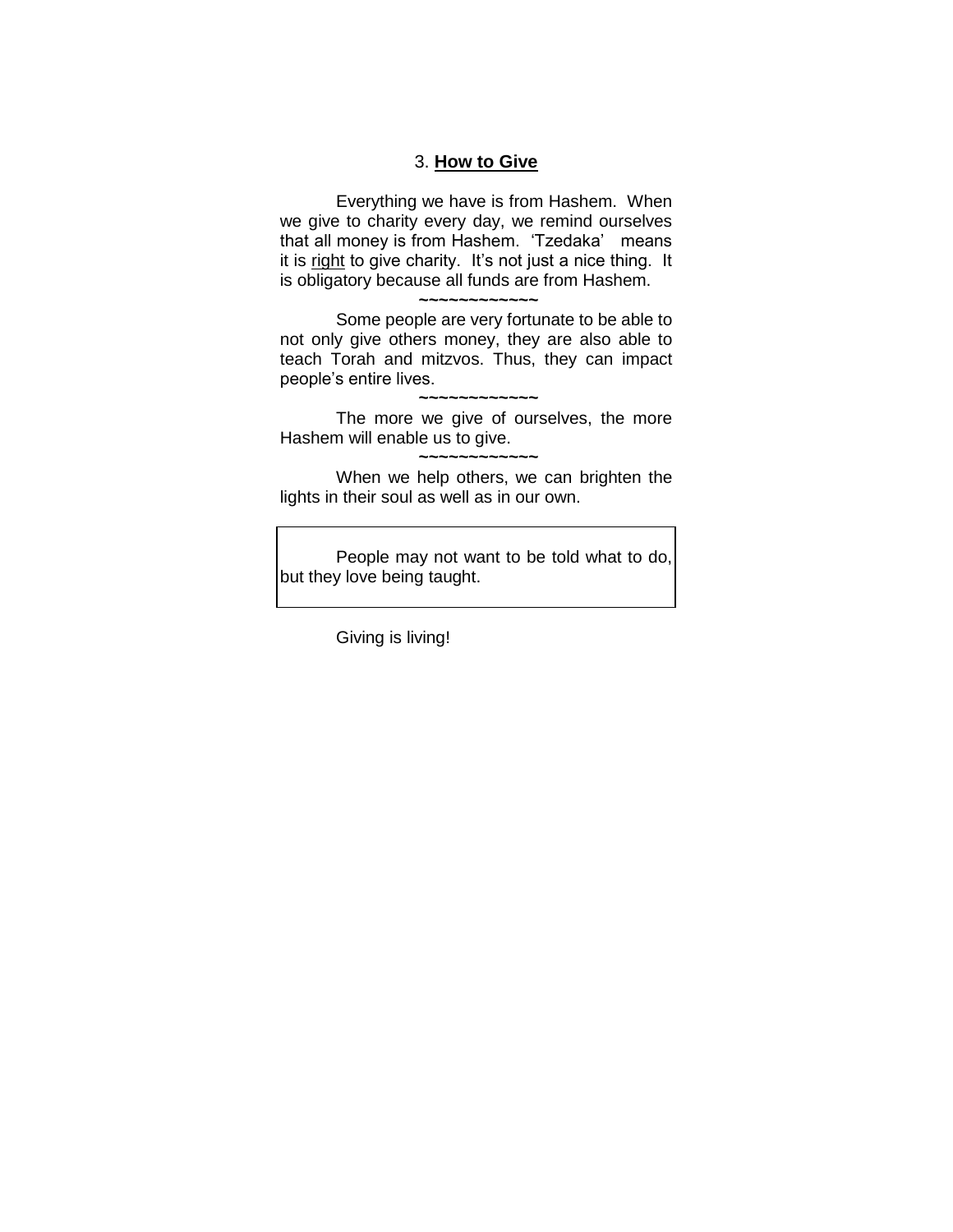### 4. **Mitzvah Connections**

Every mitzvah we do helps us form infinite connections with Hashem. When we serve Hashem with our thoughts, passion, enthusiasm and joy, our mitzvos reach much higher levels. **~~~~~~~~~~~~**

Every mitzvah is a destination which enhances our inspiration and information. Even a seemingly small mitzvah is like a whole world of greatness.

We should ask ourselves, "Where can I have the most impact?"

If you are the only one who can do this mitzvah, it is like Hashem pointing His finger at you, so to speak, and saying, "This is for you..."

**~~~~~~~~~~~~**

Avos 1:14 teaches us to say daily - "If not me, who?... If not now, when?" **~~~~~~~~~~~~**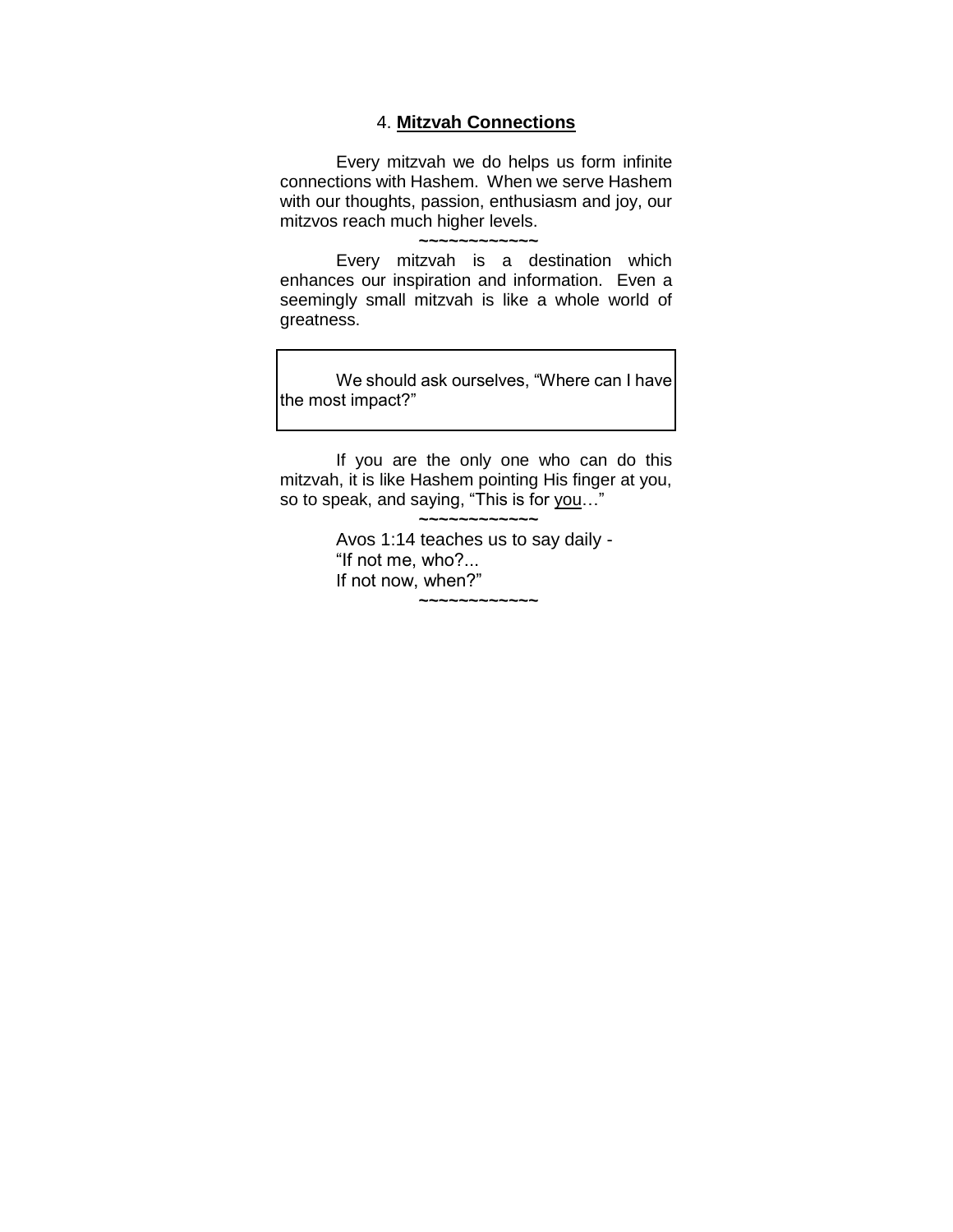# 5. **For Kindness**

In Tehilim 89, we learn that the world is built on 'kindness for kindness.' This includes speaking to people about what is of interest to them. Each person enjoys speaking about what they treasure most.

Imagine you meet someone today and you say, "I hear that you are into X, Y, or Z… can I ask you some questions about it?"

**~~~~~~~~~~~~**

Find out what people are enthusiastic about and why!

**~~~~~~~~~~~~**

What is the passion of this person's life? What does he enjoy talking about?

Avos 4:1 teaches -

"Do you want honor and respect? Always make sure to make other people feel important." How, when and where? Always, everywhere.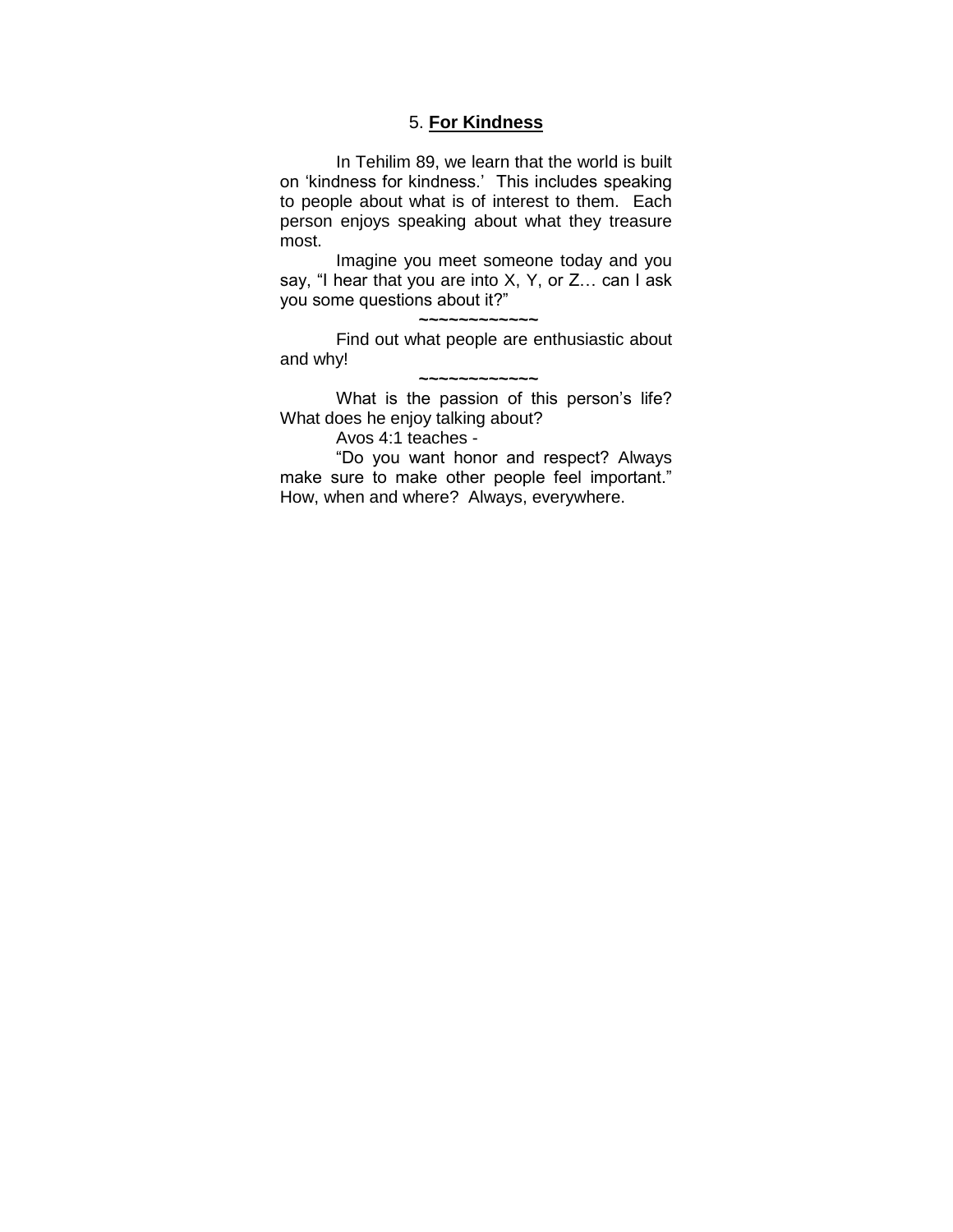## 6. **You are Special**

Imagine if you thought and taught that every person you interact with is important! You and they would behave with more greatness. **~~~~~~~~~~~~**

When you talk to people about themselves, they will listen, even for hours, and you can fulfill the mitzvah to love others as yourself!

**~~~~~~~~~~~~**

What should you do if someone begins to criticize you?

You have a wonderful opportunity to fulfill the Principle of the Talmud Brochos 4a, "Train your tongue to say - "I don't know."

If you just argue, you may fulfill the following saying,

"A person convinced against their will, is of the same opinion still."

**~~~~~~~~~~~~**

In Avos 5:7 we learn seven steps to wisdom. One of them is to admit the truth. None of them is to confront the other person with saying, "You are wrong."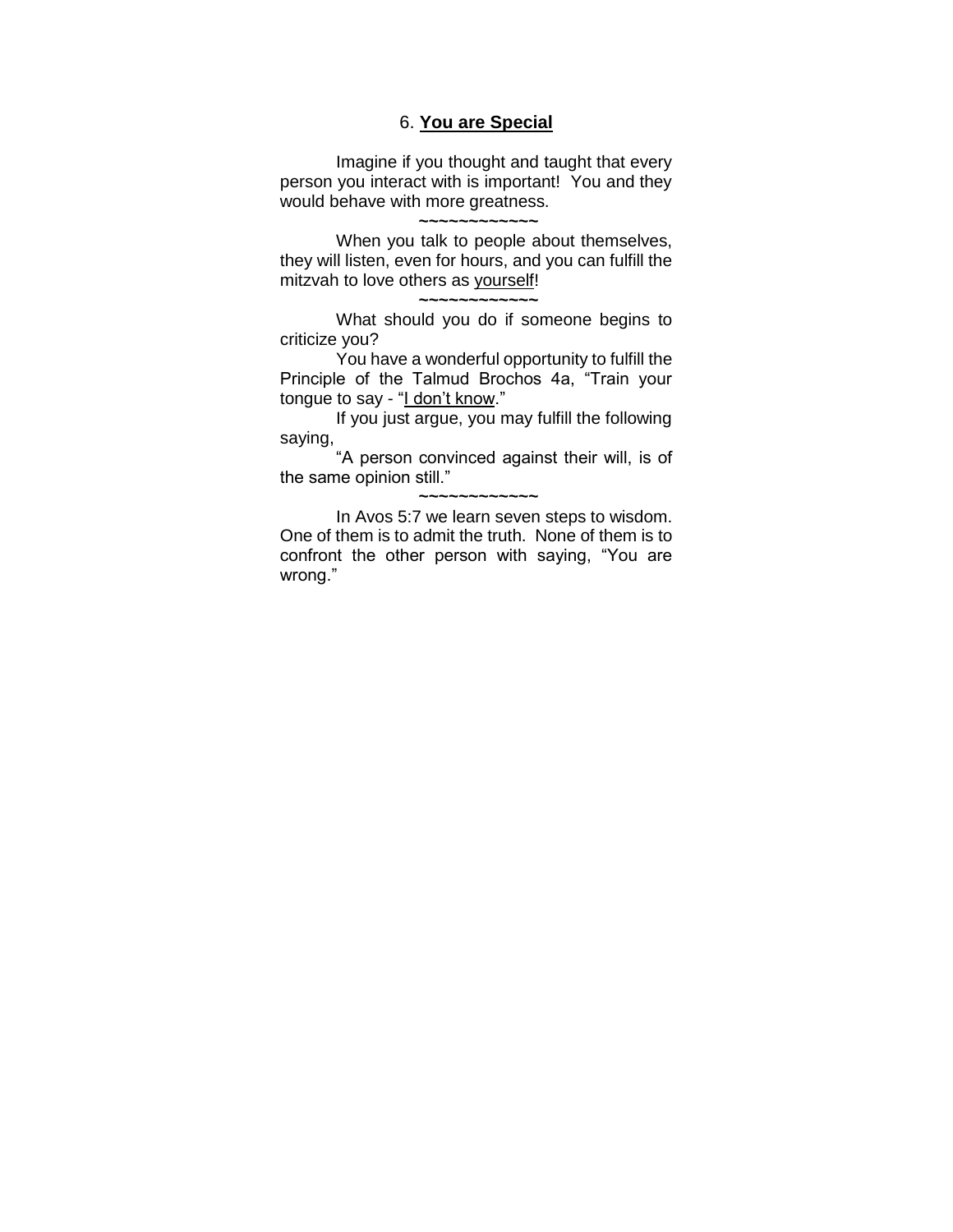# 7. **Admit to the Truth**

When we admit to the truth quickly and sincerely, we get to fulfill a great Torah mitzvah and we will gain astonishing results. It becomes fun and it brings us closer to Hashem whose signature is the truth.

When you yield to the truth, you are showing the other person how important they are in your eyes, which is the great mitzvah of loving others as yourself.

#### **~~~~~~~~~~~~**

When you speak gently and friendly, you are a winner from the start. If you are soft-spoken and act in a subdued manner, you get to fulfill Avos 3:17, "The fence for wisdom is quiet!"

#### **~~~~~~~~~~~~**

Always begin in a friendly way. Thus you get to fulfill Avos 1:15, "Greet and treat every person with a thoughtful, friendly smile."

 $\odot$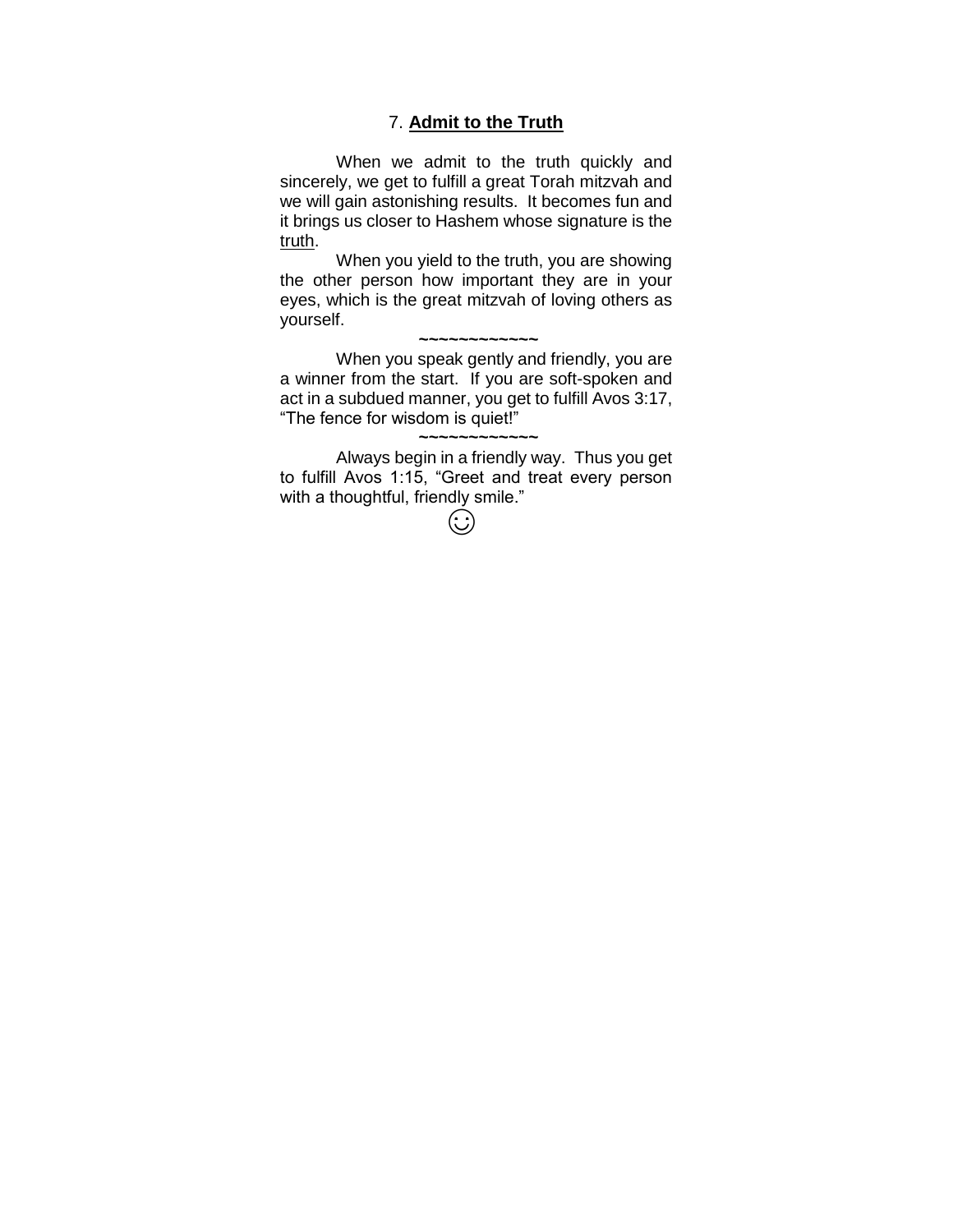## 8. **Yes, Yes**

Why does it help people when you ask them simple questions to which they can say "Yes?"

It does not pay to argue with others because then people may become stubborn and against what you are suggesting. But if you look at the issues from the other person's viewpoint and think about what they would say 'yes' to, you can eventually get them to agree with you!

> **~~~~~~~~~~~~** Are you happy to be alive today? [I hope you are saying 'yes'.] **~~~~~~~~~~~~**

When you listen patiently and you let others do a great deal of the talking, you get to fulfill Avos 1:15, "Say less…"

Ask people more questions to get them talking.

**~~~~~~~~~~~~**

Hashem gave us two ears, but only one mouth to remind us daily to listen more!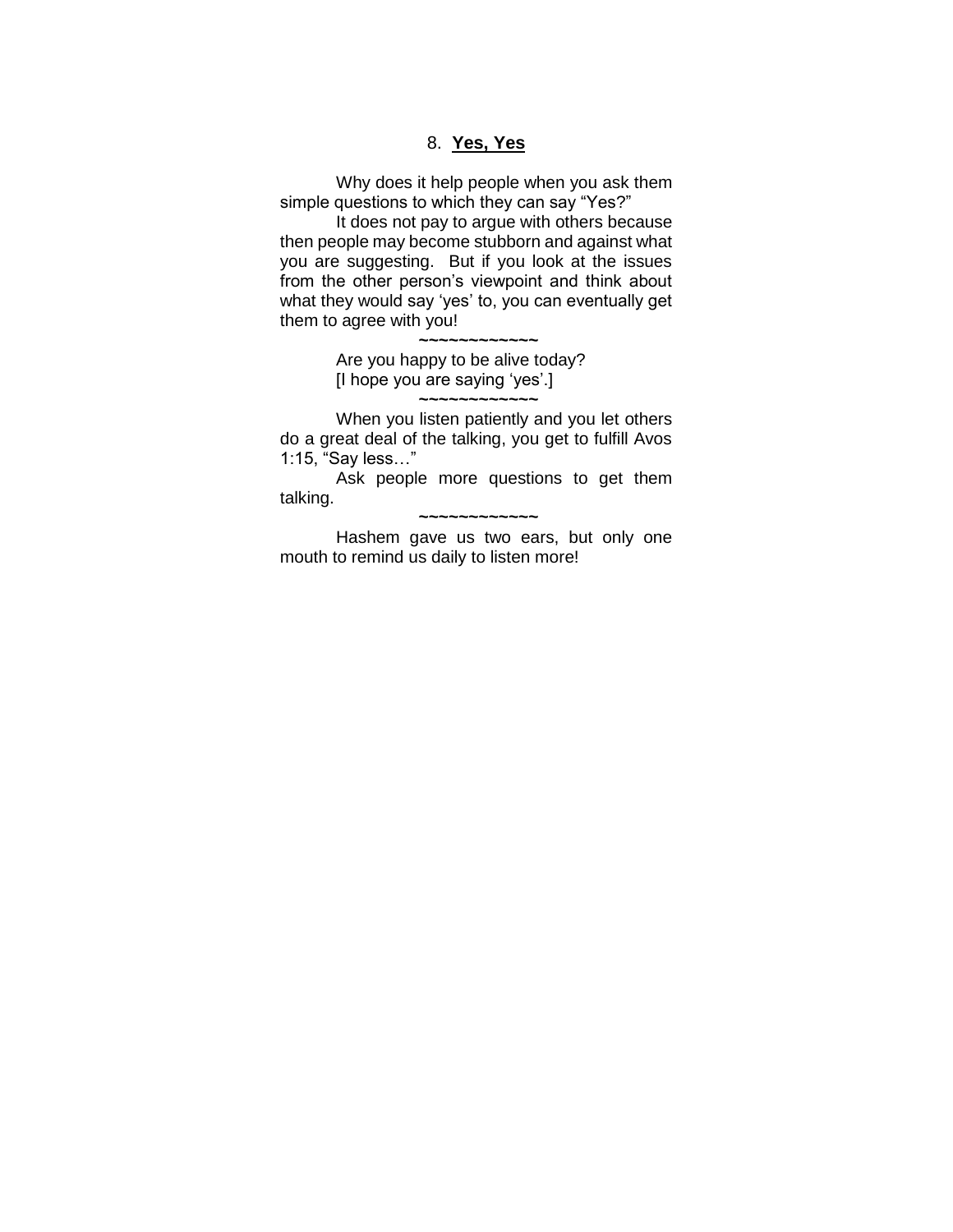## 9. **Consider**

You may have received this booklet in the mail as a 'random' gift. You may have enjoyed reading it and gained some Torah guidelines. But imagine if you would send us your ideas and we would help you express them, you can gain much more!

**~~~~~~~~~~~~**

The Gemara says that water is a metaphor for Torah. Water always flows to the lowest area. This teaches us to act with humility towards others to strive to learn from them.

#### **~~~~~~~~~~~~**

When you interact with others, it is essential to look at their point of view. Consider their ideas and feelings as important as your own, as the Torah teaches - "Love others as yourself."